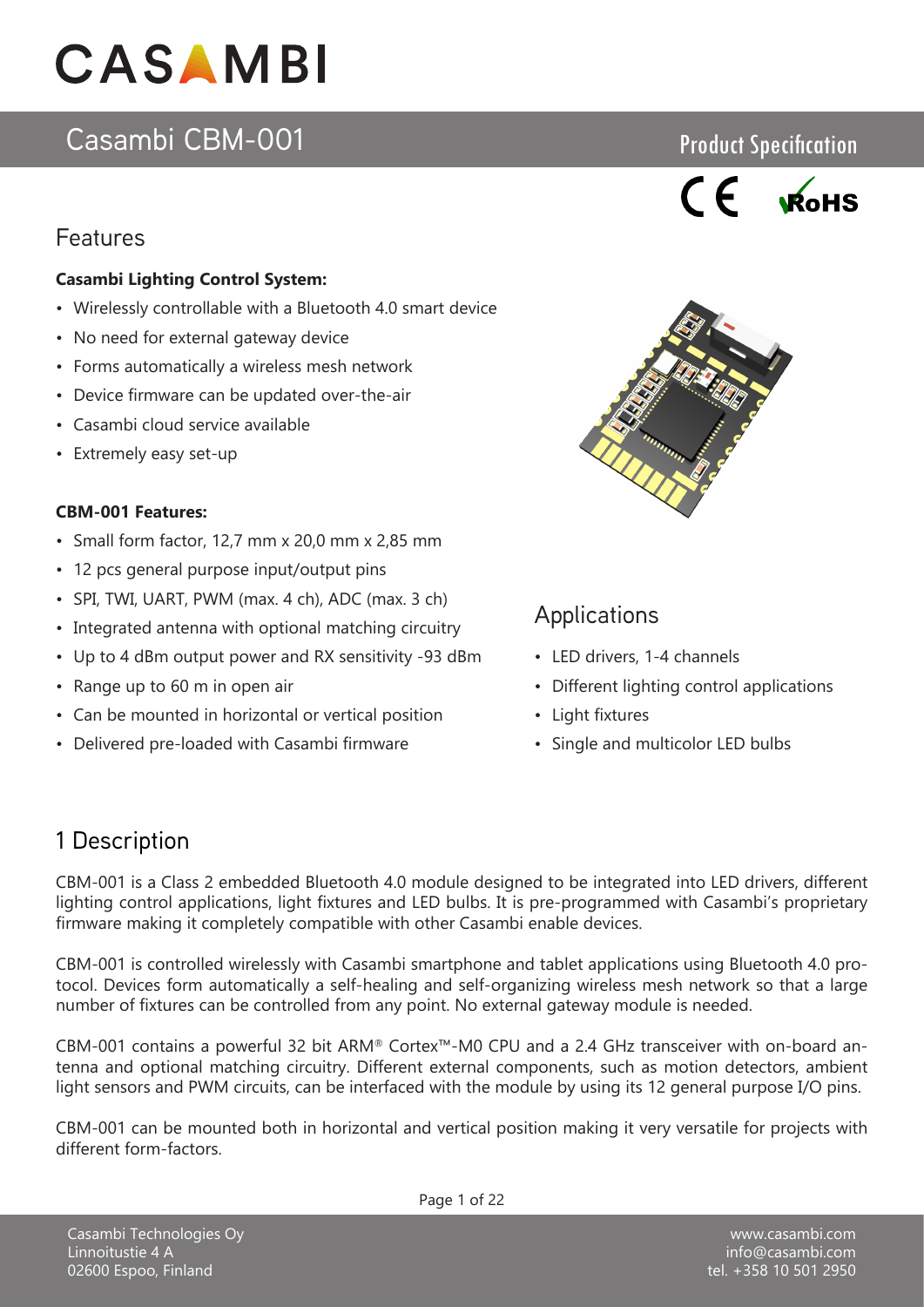## 2 Revision history

| <b>Date</b>    | Version | Description                                            |
|----------------|---------|--------------------------------------------------------|
| January 2014   | 0.1     | <b>Preliminary Product Specification</b>               |
| December 2014  | 1.0     | Original Version                                       |
| May 2015       | 1.1     | Current consumption and operating temperature updated  |
| June 2015      | 1.2     | Number of PWM channels updated to up to four           |
| September 2015 | 1.3     | Changes to pages 1, 5, 8, 10, 16 and 19                |
| June 2016      | 1.4     | Added chapter 16.1. Changes to chapters 16.2. and 16.3 |
| December 2016  | 1.5     | Modified POR resistor value in chapter 16.1            |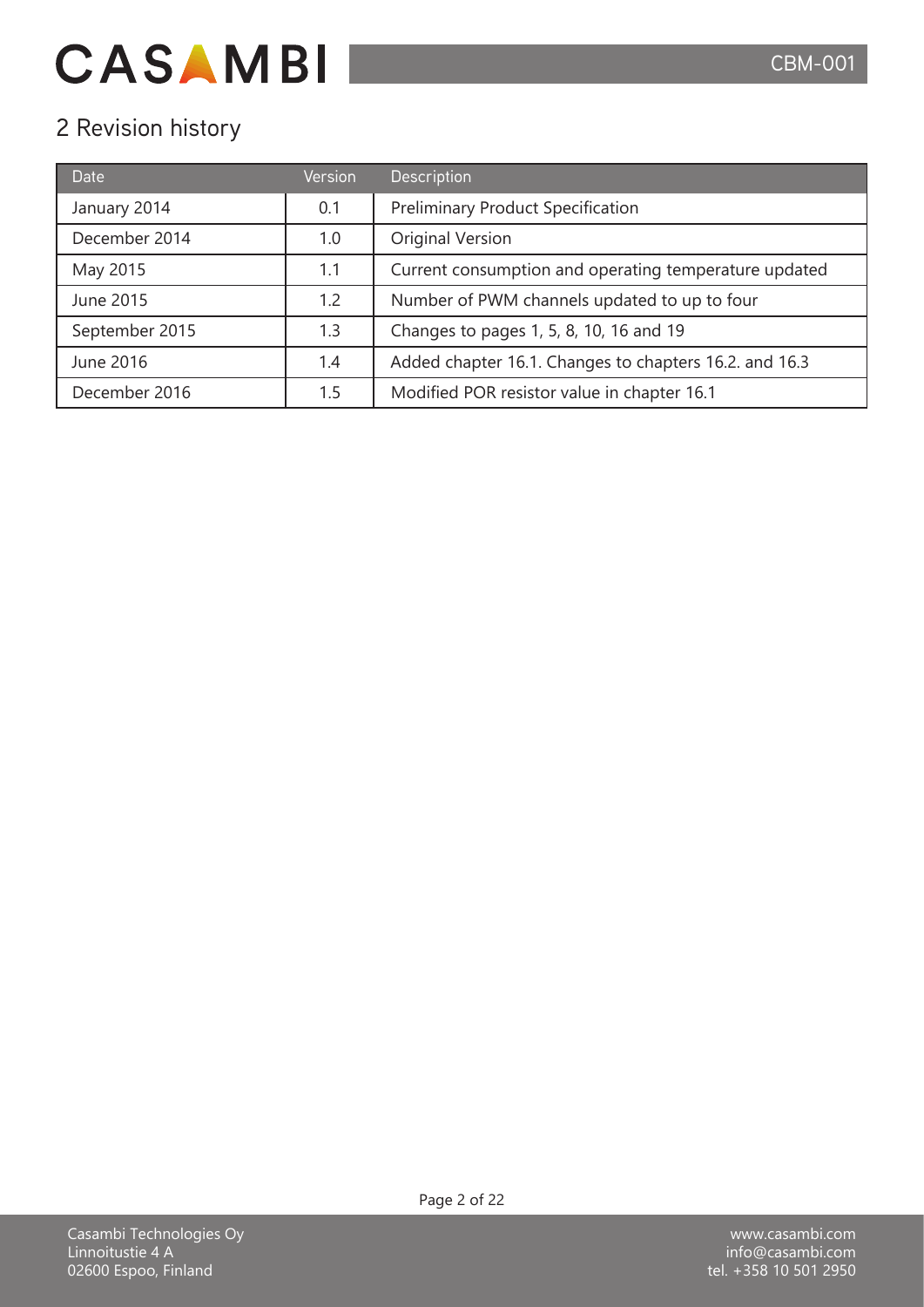## Table of Contents

| 1                                            |                           |  |
|----------------------------------------------|---------------------------|--|
| 2                                            |                           |  |
| 3                                            |                           |  |
| 4                                            |                           |  |
| 5<br>5.1<br>5.2<br>5.3<br>5.4                |                           |  |
| 6<br>6.1<br>6.2<br>6.3                       |                           |  |
| 7                                            |                           |  |
| 8<br>8.1<br>8.2<br>8.3                       |                           |  |
| 9                                            |                           |  |
| 10<br>10.1<br>10.2<br>10.3                   |                           |  |
| 11<br>11.1<br>11.2<br>11.3                   | <b>SPI Specifications</b> |  |
| 12                                           |                           |  |
| 13                                           |                           |  |
| 14                                           |                           |  |
| 15                                           |                           |  |
| 16<br>16.1<br>16.2<br>16.3<br>16.4<br>16.4.1 |                           |  |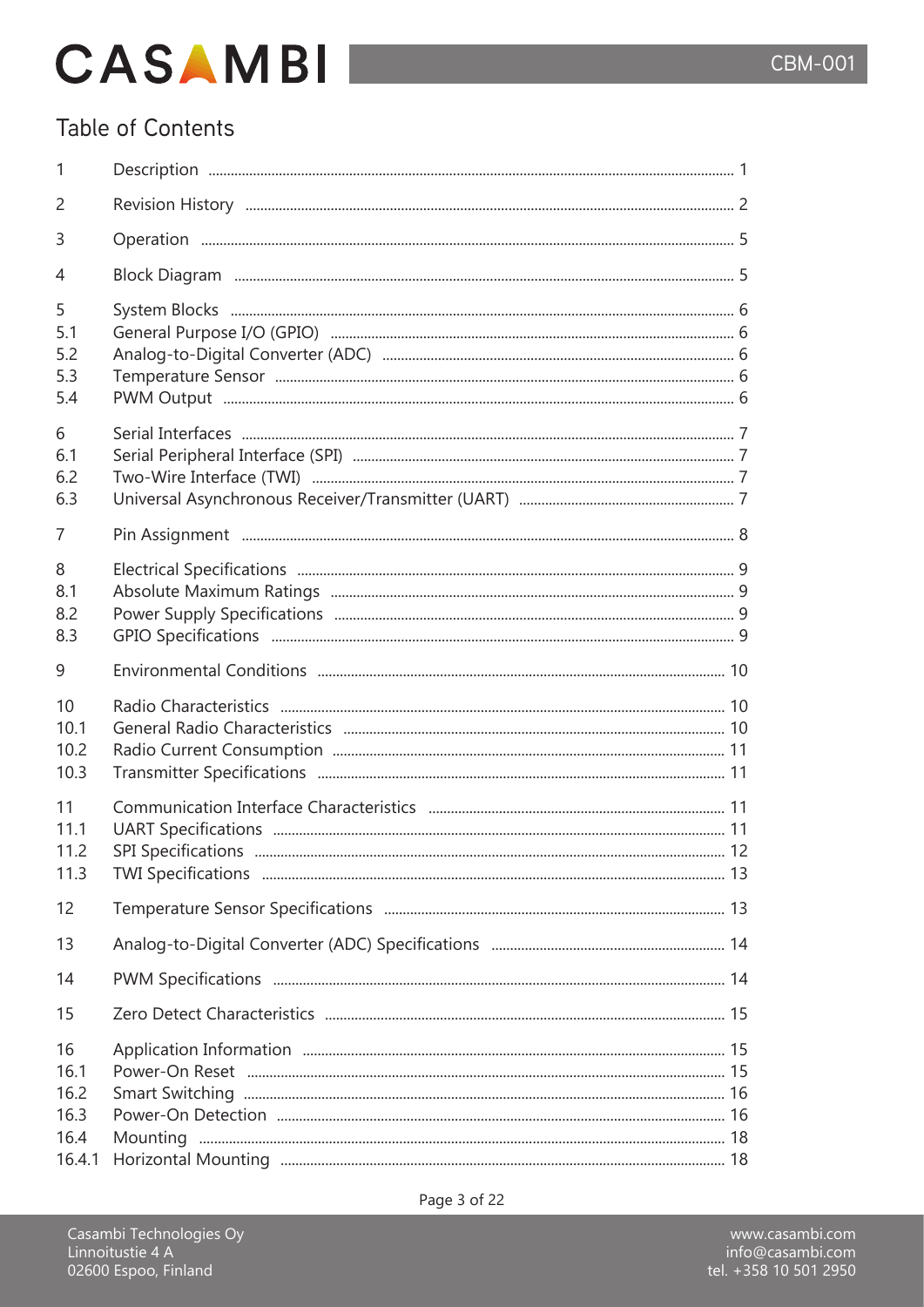## **CBM-001**

# **CASAMBI**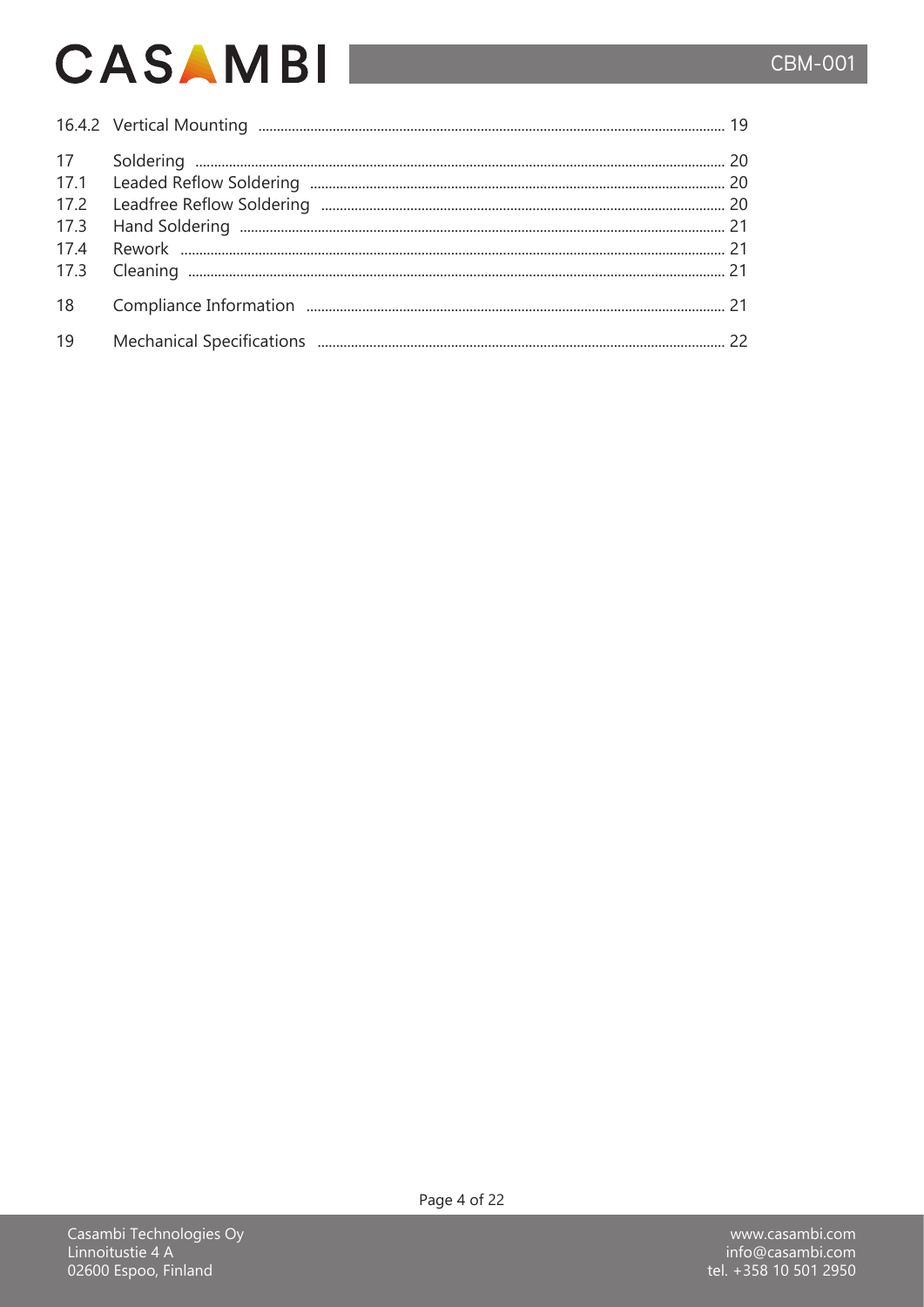## 3 Operation

Casambi CBM-001 is an embedded wireless module with a powerful 32 bit ARM® Cortex™-M0 CPU and a 2.4 GHz transceiver with on-board antenna and optional matching circuitry. It can be integrated, for example, into a LED driver, light fixture or LED bulb.

CBM-001 has total of 12 GPIO pins, which can be configured to perform various tasks, such as SPI, TWI (I<sup>2</sup>C compatible), UART, 4 channel PWM output and 3 channel Analog-to-Digital Converter input. Only the ADC input channels have fixed GPIO pins. Other functions can be freely configured to any GPIO pin.

CBM-001 is controlled wirelessly by a smart device with Casambi application. Multiple Casambi units form automatically a mesh network, which can be controlled from any point. The network communicates directly with the smart device using Bluetooth 4.0. No external gateway device or Wireless LAN network is needed.

CBM-001 has an integrated 2,4 GHz antenna. This will have to be taken into account when the device is integrated to any environment. See chapter "16.2 Mounting" for further instructions.

The module can be operated also from a traditional on/off wall switch. By flicking the switch on and off the user can select different pre-set modes. These modes can affect one or several devices on the network. This way the user does not have to have the smart device at hand all the time in order to select the desired settings or modes. This feature requires an external electrolytic capacitor to supply power during power-off stage as well as a power-on detection circuitry.

A large number of different setting of CBM-001 can be configured in Casambi Admin webpages and taken into use without a need to re-program the module. These settings include, but are not limited to, I/O pin mapping, ADC, PWM, push button, etc.

## 4 Block Diagram



Picture 1. CBM-001 block diagram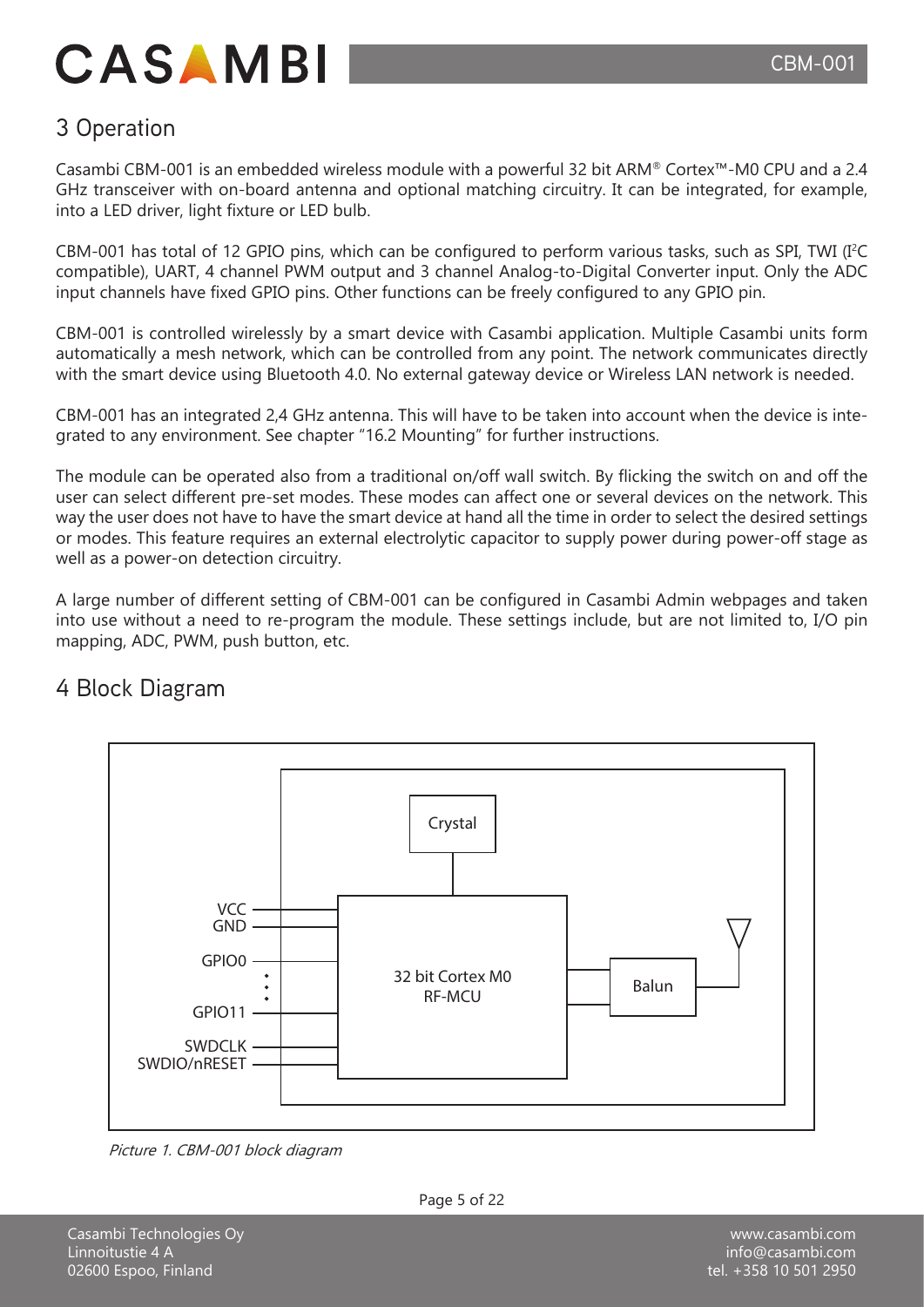## 5 System Blocks

### 5.1 General Purpose I/O (GPIO)

CBM-001 has 12 General Purpose I/O pins. Each GPIO can be accessed individually and each has the following features:

- Input/output direction
- Output drive strength
- Internal pull-up and pull-down resistors
- Trigger interrupt on all pins (rising edge, falling edge, any change)
- Serial interface and PWM output can be freely configured to each pin

GPIO pins 0-2 also supports analog input signals when an internal Analog-to-Digital Converter (ADC) is used. If external voltage reference preferred, it can be connected to GPIO 3.

### 5.2 Analog-to-Digital Converter (ADC)

The 10 bit incremental Analog-to-Digital Converter enables sampling of up to 3 external signals (GPIOs 0-2) through a front end multiplexer. The ADC has configurable input and reference prescaling, and sample resolution (8, 9, and 10 bit).

There are three options for the voltage reference:

- Internal 1,20 V reference
- External 1,20 V reference
- VCC with 1/3 prescaling

Analog inputs can have 1/3 prescaling, 2/3 prescaling or no prescaling.

#### 5.3 Temperature Sensor

The temperature sensor measures silicon die temperature over the temperature range of the device with 0,25°C resolution.

#### 5.4 PWM Output

Any GPIO pin can be configured to output PWM signal. Up to 4 PWM channels can be used simultaneously. PWM frequency can be determined freely up to 40 kHz. By default the PWM frequency is the same with all PWM channels. The maximum resolution is 400-1600 steps and it depends on the PWM frequency.

The PWM signal is logic level (max. Vcc) and it has driving capacity from 0,5 mA (standard) up to 15 mA (highdrive).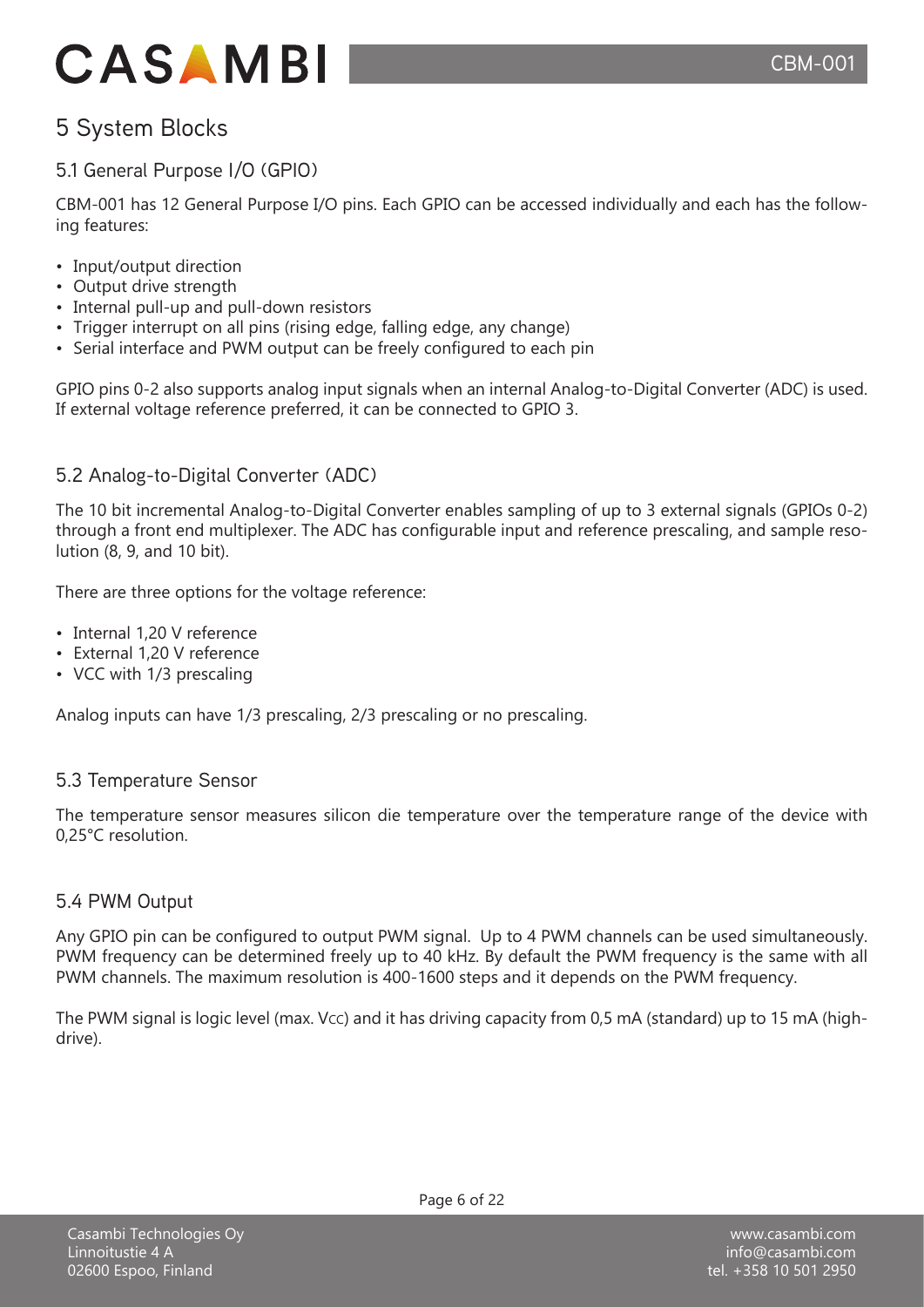## 6 Serial Interfaces

CBM-001 offers multiple serial interfaces for connecting external peripherals, such as sensors and memory ICs. The module supports 3-wire Serial Peripheral Interface (SPI), Two-Wire Interface (TWI) and UART.

Maximum of two SPI or TWI interface buses can be used in one application. They can both be SPI or TWI, or there can be one of each. UART works separately from the SPI and TWI interfaces.

#### 6.1 Serial Peripheral Interface (SPI)

CBM-001 supports a 3-wire (SCK, MISO, MOSI) bidirectional SPI bus with fast data transfers to and from multiple slaves. CBM-001 acts as a master and it provides a simple CPU interface which includes a TXD register for sending data and an RXD register for receiving data. These registers are double buffered to enable some degree of uninterrupted data flow in and out of the SPI master.

Each of the slave devices requires an individual chip select signal which can be connected to any available GPIO pin. The SPI master does not implement support for chip select directly. Therefore the correct slave must be selected independently of the SPI master.

The GPIOs used for each SPI interface line can be chosen from any GPIO on the module and are independently configurable. This enables great flexibility in module pinout and enables efficient use of printed circuit board space and signal routing.

The SPI peripheral supports SPI modes 0, 1, 2, and 3.

#### 6.2 Two-Wire Interface (TWI)

The Two-Wire Interface (I<sup>2</sup>C compatible) can interface a bidirectional wired-AND bus with two lines (SCL, SDA). The protocol makes it possible to interconnect up to 128 individually addressable devices. The interface is capable of clock stretching and data rates of 100 kbps and 400 kbps are supported.

The GPIOs used for each Two-Wire Interface line can be chosen from any GPIO on the module and are independently configurable. This enables great flexibility in module pin-out and enables efficient use of board space and signal routing.

#### 6.3 Universal Asynchronous Receiver/Transmitter (UART)

The Universal Asynchronous Receiver/Transmitter offers fast, full-duplex, asynchronous serial communication with built-in flow control (CTS, RTS) support in HW up to 1 Mbps baud. Parity checking and generation for the 9th data bit are supported.

The GPIOs used for each UART interface line can be chosen from any GPIO on the module and are independently configurable. This enables great flexibility in module pinout and enables efficient use of board space and signal routing.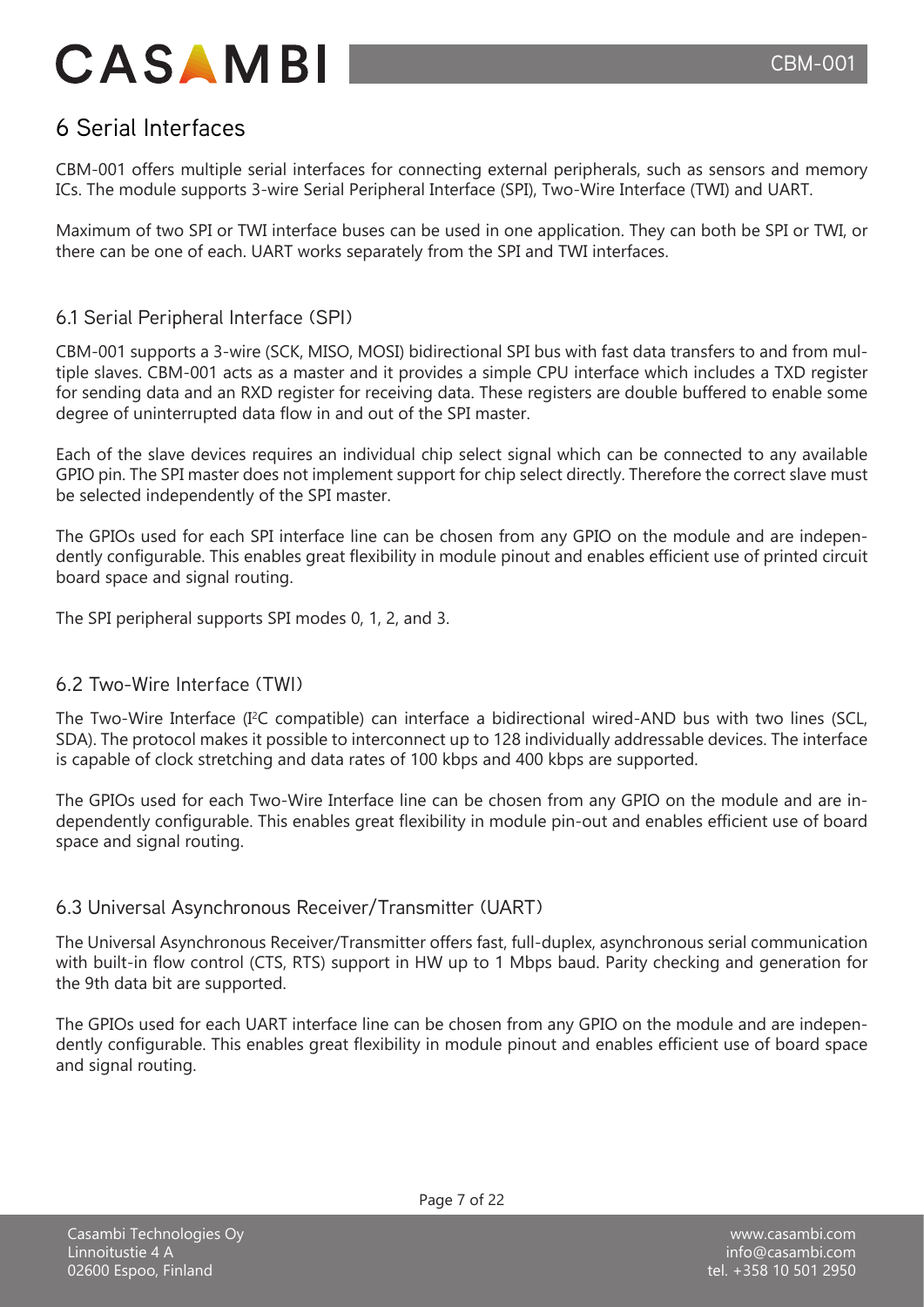

## 7 Pin Assignment



#### Picture 2. Pin assignment

| <b>Horizontal</b> | Vertical       |                                       |                             |                                                                 |
|-------------------|----------------|---------------------------------------|-----------------------------|-----------------------------------------------------------------|
| Pin               | Pin            | Pin Name                              | <b>Pin Function</b>         | Description                                                     |
| H <sub>0</sub>    |                | <b>GND</b>                            | Power                       | Ground                                                          |
| H1                | V7             | GPIO0<br>AIN <sub>0</sub>             | Digital I/O<br>Analog input | General purpose I/O pin<br>ADC input 0                          |
| H <sub>2</sub>    | V <sub>6</sub> | GPIO1<br>AIN1                         | Digital I/O<br>Analog input | General purpose I/O pin<br>ADC input 1                          |
| H <sub>3</sub>    | V <sub>5</sub> | GPIO <sub>2</sub><br>AIN <sub>2</sub> | Digital I/O<br>Analog input | General purpose I/O pin<br>ADC input 2                          |
| H <sub>4</sub>    | V <sub>4</sub> | GPIO <sub>3</sub><br><b>AREF</b>      | Digital I/O<br>Analog input | General purpose I/O pin<br>ADC external reference voltage       |
| H <sub>5</sub>    | V <sub>3</sub> | <b>VCC</b>                            | Power                       | Power supply                                                    |
| H <sub>6</sub>    | V <sub>2</sub> | <b>SWDCLK</b>                         | Digital input               | HW debug and flash programming I/O                              |
| H7                | V <sub>1</sub> | <b>SWDIO</b><br>nRESET                | Digital I/O<br>Analog input | HW debug and flash programming I/O<br>System reset (active low) |
| H <sub>8</sub>    | V <sub>0</sub> | <b>GND</b>                            | Power                       | Ground                                                          |
| H <sub>9</sub>    | V <sub>8</sub> | GPIO4                                 | Digital I/O                 | General purpose I/O pin                                         |
| H <sub>10</sub>   | V <sub>9</sub> | GPIO5                                 | Digital I/O                 | General purpose I/O pin                                         |
| H11               | V10            | GPIO <sub>6</sub>                     | Digital I/O                 | General purpose I/O pin                                         |

Casambi Technologies Oy Linnoitustie 4 A 02600 Espoo, Finland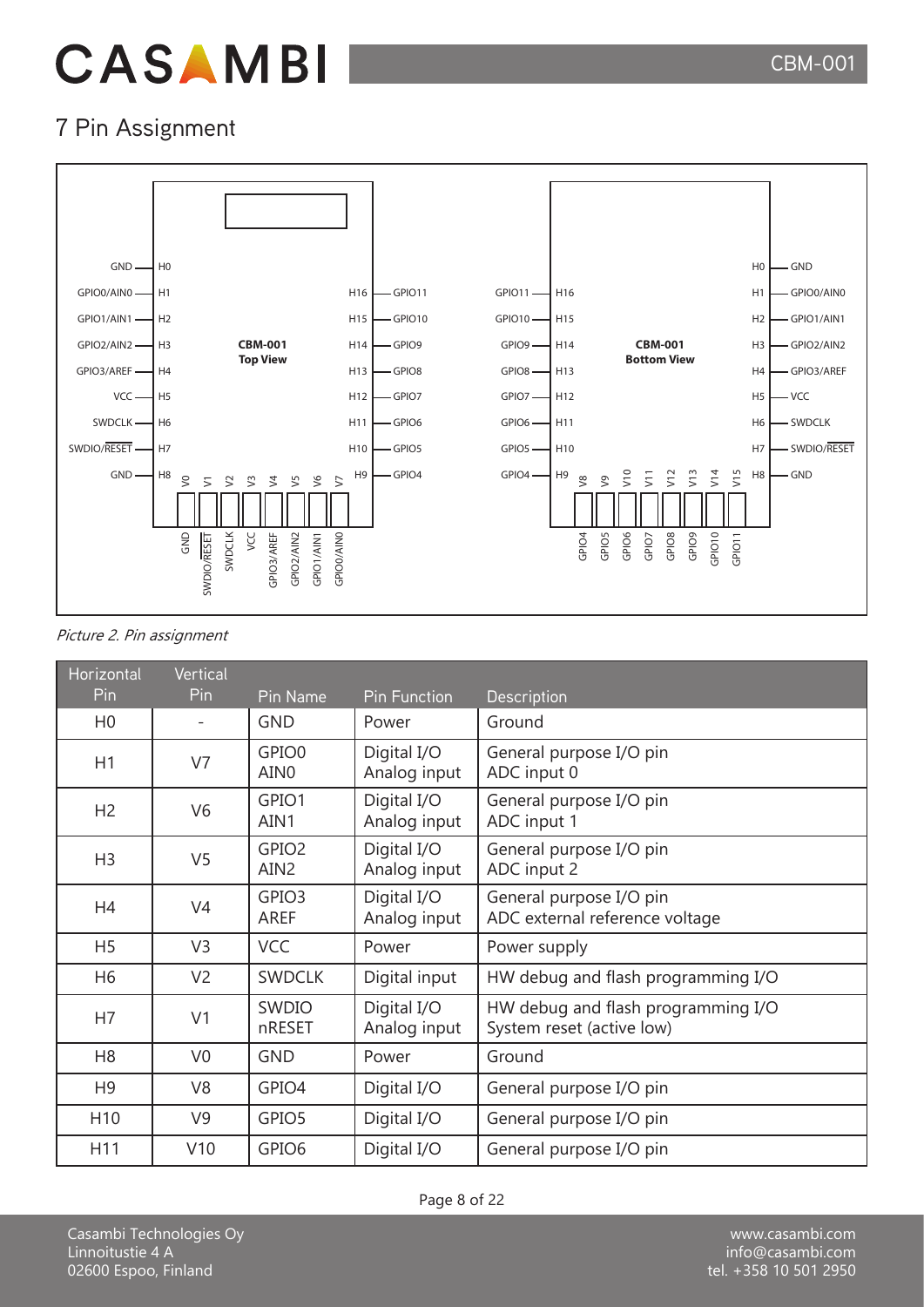| Horizontal      | Vertical        |                    |                     |                         |
|-----------------|-----------------|--------------------|---------------------|-------------------------|
| <b>Pin</b>      | <b>Pin</b>      | Pin Name           | <b>Pin Function</b> | <b>Description</b>      |
| H <sub>12</sub> | V11             | GPIO7              | Digital I/O         | General purpose I/O pin |
| H <sub>13</sub> | V <sub>12</sub> | GPIO <sub>8</sub>  | Digital I/O         | General purpose I/O pin |
| H <sub>14</sub> | V13             | GPIO <sub>9</sub>  | Digital I/O         | General purpose I/O pin |
| H <sub>15</sub> | V <sub>14</sub> | GPIO <sub>10</sub> | Digital I/O         | General purpose I/O pin |
| H <sub>16</sub> | V15             | GPIO <sub>11</sub> | Digital I/O         | General purpose I/O pin |

Table 1. Pin assignment

## 8 Electrical Specifications

### 8.1 Absolute Maximum Ratings

Maximum ratings are the extreme limits to which CBM-001 can be exposed without permanently damaging it. Exposure to absolute maximum ratings for prolonged periods of time may affect the reliability of the CBM-001.

| Absolute Maximum Ratings  | Min.   | Max.        | Units   |
|---------------------------|--------|-------------|---------|
| Supply voltage, Vcc       | $-0,3$ | $+3,9$      |         |
| <b>GND</b>                |        |             |         |
| I/O pin voltage, VIO      | $-0,3$ | $Vcc + 0.3$ |         |
| Storage temperature       | -40    | $+125$      |         |
| Operating temperature, TA | $-25$  | $+75$       | $\circ$ |

Table 2. Absolute maximum ratings

### 8.2 Power Supply Specifications

| <b>Power Supply Specifications</b>         | Min.   | Ivp.   | Max.   | <b>Units</b> |
|--------------------------------------------|--------|--------|--------|--------------|
| Supply voltage, Vcc                        | $+2,5$ | $+3,0$ | $+3,6$ |              |
| Supply current, Icc                        |        |        |        |              |
| Active state, CPU + RX/TX (Casambi active) |        | 15     | 20,4   | mA           |
| Idle, only CPU running                     |        |        |        | mA           |

Table 3. Power supply specifications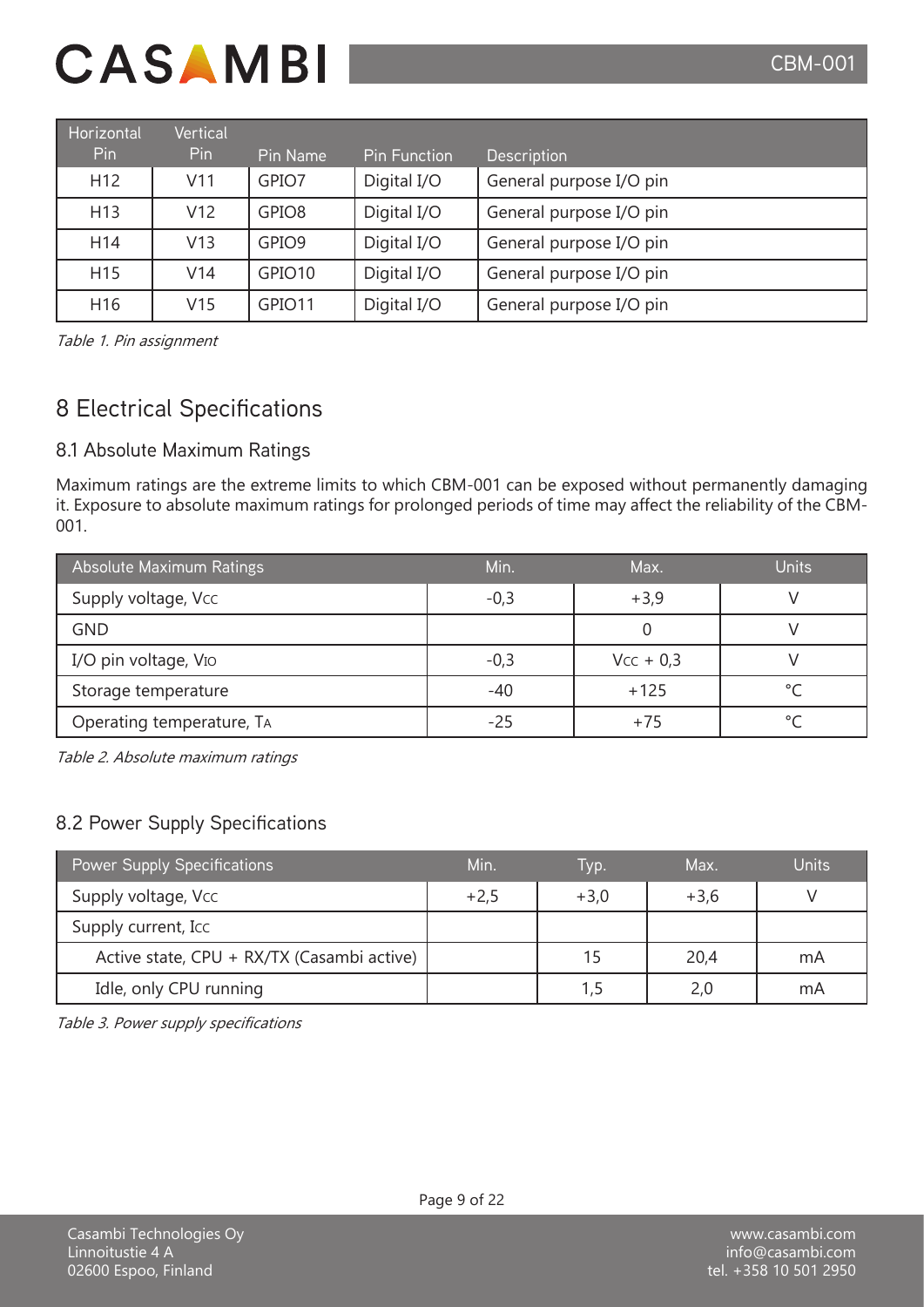### 8.3 General Purpose I/O Specifications

| <b>GPIO Specifications</b> | Min.       | Typ. | Max.       | <b>Units</b> |
|----------------------------|------------|------|------------|--------------|
| Input high voltage, VIH    | $0,7$ Vcc  |      | <b>Vcc</b> | $\vee$       |
| Input low voltage, VIL     | <b>GND</b> |      | $0,3$ Vcc  | $\vee$       |
| Output high voltage, VOH   | $Vcc-0,3$  |      | Vcc        | $\vee$       |
| Output low voltage, VoL    | <b>GND</b> |      | 0,3        |              |
| Source current, IGPIO_OUT  |            | 0,5  | $5^{1}$    | mA           |
| Sink current, IGPIO_IN     |            | 0,5  | $5^{1}$    | mA           |
| Pull-up resistance, RPU    | 11         | 13   | 16         | $k\Omega$    |
| Pull-down resistance, RPD  | 11         | 13   | 16         | kΩ           |

Table 4. GPIO specifications

1) Total source/sink current of all GPIO pins combined is 15 mA. If required source/sink current in any GPIO pin is more than 0,5 mA, corresponding GPIO pin must be configured as high-drive.

## 9 Environmental Conditions

| <b>Environmental Conditions</b> | Min.  | l vp. | Max.   | Units   |
|---------------------------------|-------|-------|--------|---------|
| Storage temperature             | $-40$ |       | $+125$ | $\circ$ |
| Operating temperature, TA       | $-25$ | $+25$ | $+85$  | $\sim$  |
| Relative humidity, storage      |       |       | 90     | %       |
| Relative humidity, operating    |       |       | 90     | %       |

Table 5. Environmental conditions

## 10 Radio Characteristics

#### 10.1 General Radio Characteristics

| <b>General Radio Characteristics</b>             | Min.   | Ivp.   | Max.   | <b>Units</b> |
|--------------------------------------------------|--------|--------|--------|--------------|
| Operating frequencies, fop, 1 MHz chann. spacing | 2400   |        | 2483   | <b>MHz</b>   |
| PLL programming resolution, PLLres               |        |        |        | <b>MHz</b>   |
| Frequency deviation, AfBLE                       | $+225$ | $+250$ | $+275$ | kHz          |
| On-air data rate, bpsFSK                         | 250    |        | 2000   | kbps         |

Table 6. General radio characteristics

Linnoitustie 4 A 02600 Espoo, Finland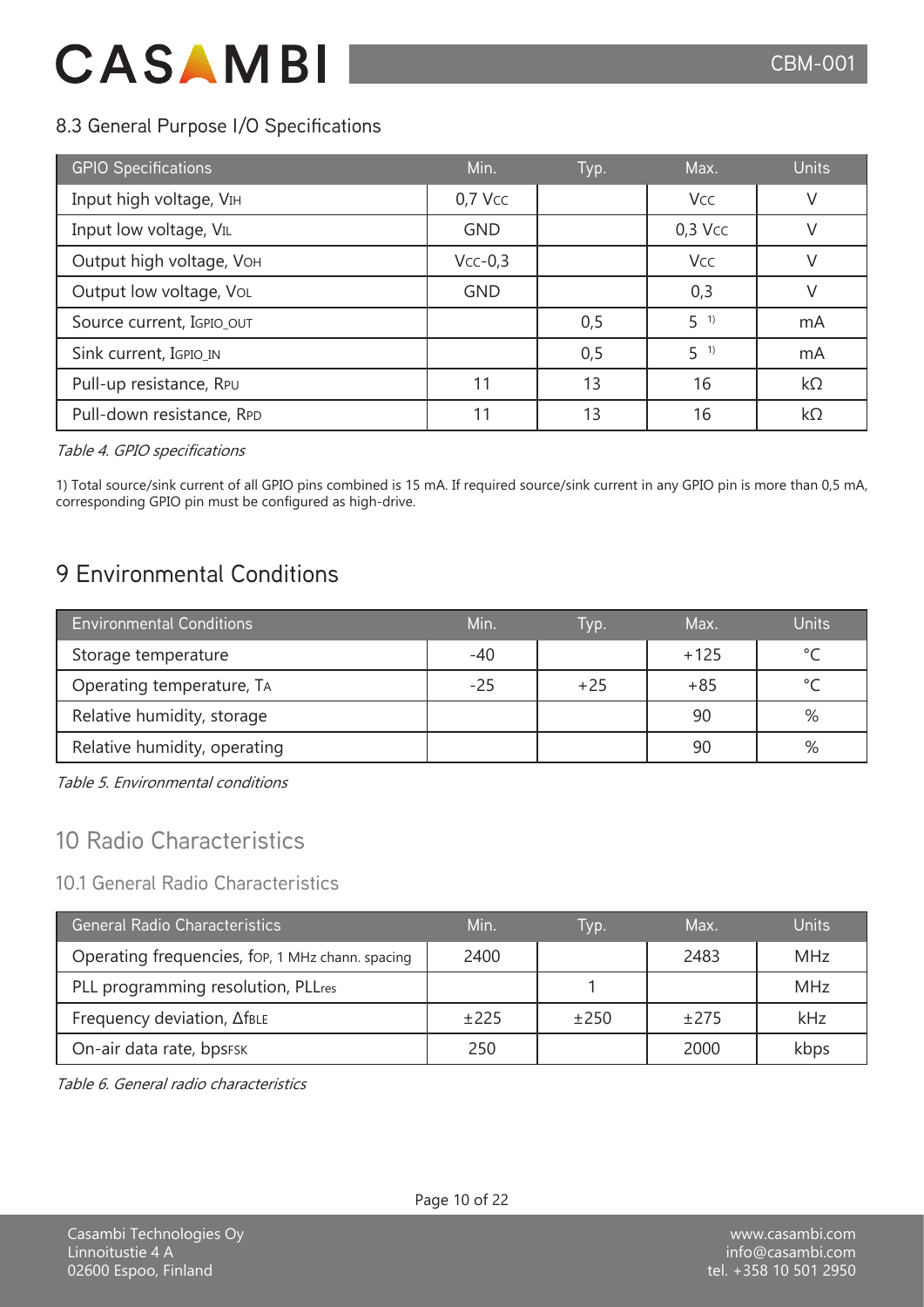### 10.2 Radio Current Consumption

| Radio Current Consumption                           | Min. | Typ. | Max. | <b>Units</b> |
|-----------------------------------------------------|------|------|------|--------------|
| TX only run current @ POUT = $+4$ dBm <sup>1)</sup> |      | 16   |      | mA           |
| TX only run current $@$ POUT = 0 dBm $1)$           |      | 10,5 |      | mA           |
| TX only run current $@$ POUT = -4 dBm               |      | 8    |      | mA           |
| TX only run current $@$ POUT = -8 dBm               |      |      |      | mA           |
| TX only run current $@$ POUT = -12 dBm              |      | 6,5  |      | mA           |
| TX startup current                                  |      |      |      | mA           |
| RX only run current                                 |      | 13   |      | mA           |
| RX startup current                                  |      | 8,7  |      | mA           |

Table 7. Radio current consumption

### 10.3 Transmitter Specifications

| <b>Transmitter Specifications</b> | Min. | IVD. | Max. | Units |
|-----------------------------------|------|------|------|-------|
| Maximum output power, PRF         |      |      |      | dBm   |
| RF power control range, PRFC      |      | 24   |      | dB    |
| RF power accuracy, PRFCR          |      |      |      | dB    |

Table 8. Transmitter specifications

## 11 Communication Interface Characteristics

### 11.1 UART Specifications

| <b>UART Specifications</b>           | Min. | Tvp. | Max.  | <b>Units</b> |
|--------------------------------------|------|------|-------|--------------|
| Run current @ max baud rate, IUART1M |      | 230  |       | μA           |
| Run current @ 115200 bps, IUART115k  |      | 220  |       | μA           |
| Run current @ 1200 bps, IUART1k2     |      | 210  |       | μA           |
| Baud rate for UART, fUART            |      |      | 921,6 | kbps         |

Table 9. UART specifications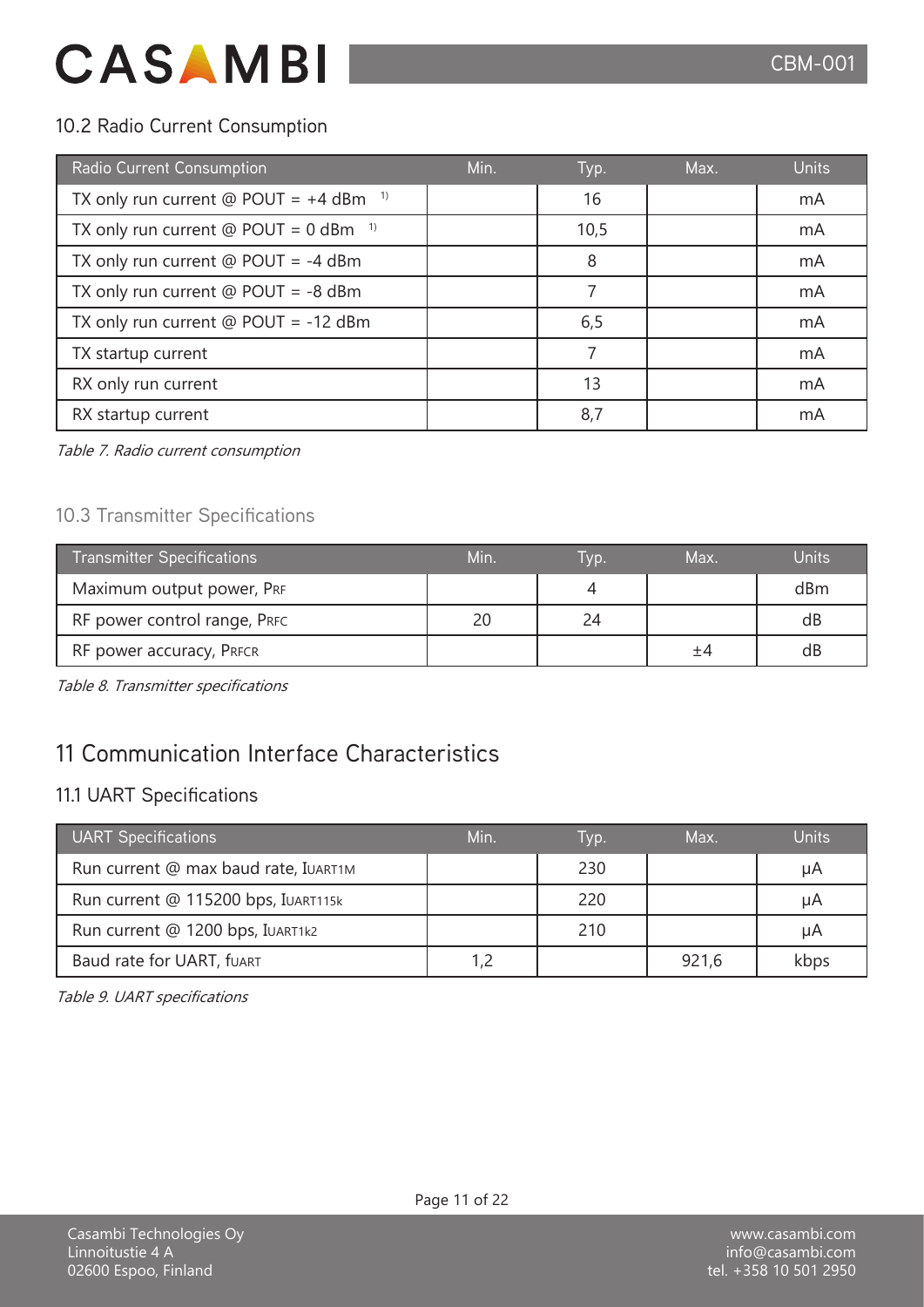### 11.2 SPI Specifications

| <b>SPI Specifications</b>                       | Min   | Ivp. | Max. | Units       |
|-------------------------------------------------|-------|------|------|-------------|
| Run current for SPI master @ 125 kbps, Isp1125K |       | 180  |      | μA          |
| Run current for SPI master @ 8 Mbps, ISPI8M     |       | 200  |      | μA          |
| Bit rates for SPI, fsPI                         | 0,125 |      |      | <b>Mbps</b> |

Table 10. SPI specifications



Picture 3. SPI timing diagram, one byte transmission, SPI mode 0

| <b>SPI Timing Parameters</b>   | Min.  | Typ. | Max. | <b>Units</b> |
|--------------------------------|-------|------|------|--------------|
| Data to SCK setup, tpc         | 10    |      |      | ns           |
| SCK to Data hold, tDH          | 10    |      |      | ns           |
| SCK to Data valid, tcp         | 60    |      | 80   | ns           |
| SCK High time, tcH             | 40    |      |      | ns           |
| <b>SCK Low time, tcL</b>       | 40    |      |      | ns           |
| <b>SCK Frequency, fsck</b>     | 0,125 |      | 8    | <b>MHz</b>   |
| SCK Rise and Fall time, tr, tr |       |      | 100  | ns           |

Table 11. SPI timing parameters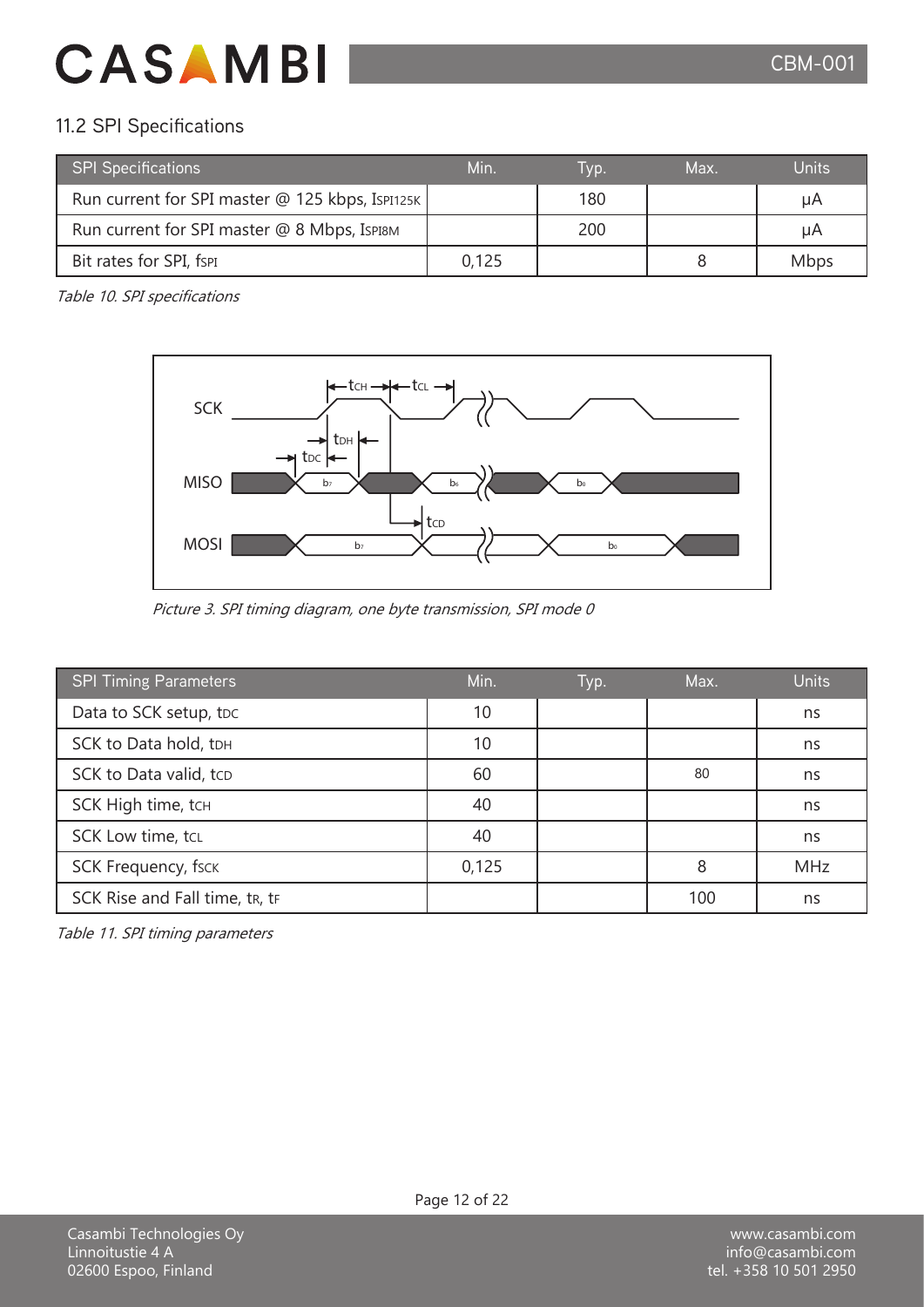### 11.3 TWI Specifications

| <b>TWI Specifications</b>               | Min <sup>'</sup> | Tvp. | Max. | <b>Units</b> |
|-----------------------------------------|------------------|------|------|--------------|
| Run current for TWI @ 100 kbps, I2w100к |                  | 380  |      | μA           |
| Run current for TWI @ 400 kbps, I2w400к |                  | 400  |      | μA           |
| Bit rates for TWI, f2w                  | 100              |      | 400  | kbps         |

Table 12. TWI specifications



Picture 4. TWI SCL/SDA timing

| <b>TWI Timing Parameters</b>                                    | Min. | <b>Standard</b><br>Max. | Min. | Fast<br>Max. | <b>Units</b> |
|-----------------------------------------------------------------|------|-------------------------|------|--------------|--------------|
| SCL clock frequency, fscL                                       |      | 100                     |      | 400          | kHz          |
| Hold time for START and repeated<br>START condition, thd_STA    | 5200 |                         | 1300 |              | ns           |
| Data setup time before positive<br>edge on SCL, tsu_DAT         | 300  |                         | 300  |              | ns           |
| Data hold time after negative<br>edge on SCL, tHD_DAT           | 300  |                         | 300  |              | ns           |
| Setup time from SCL goes high<br>to STOP condition, tsu_sto     | 5200 |                         | 1300 |              | ns           |
| Bus free time between STOP and<br><b>START</b> conditions, tBUF | 4700 |                         | 1300 |              | ns           |

Table 13. TWI timing parameters

## 12 Temperature Sensor Specifications

| <b>Temperature Sensor Specifications</b>   | Min.  | lyp. | Max.  | <b>Units</b> |
|--------------------------------------------|-------|------|-------|--------------|
| Run current for Temperature sensor, ITEMP  |       | 185  |       | μA           |
| Time required for temp. measurement, tTEMP |       |      |       | μs           |
| Temperature sensor range, TRANGE           | $-25$ |      | $+75$ |              |
| Temperature sensor accuracy, TACC          |       |      |       |              |
| Temperature sensor resolution, TRES        |       |      |       |              |

Table 14. Temperature sensor specifications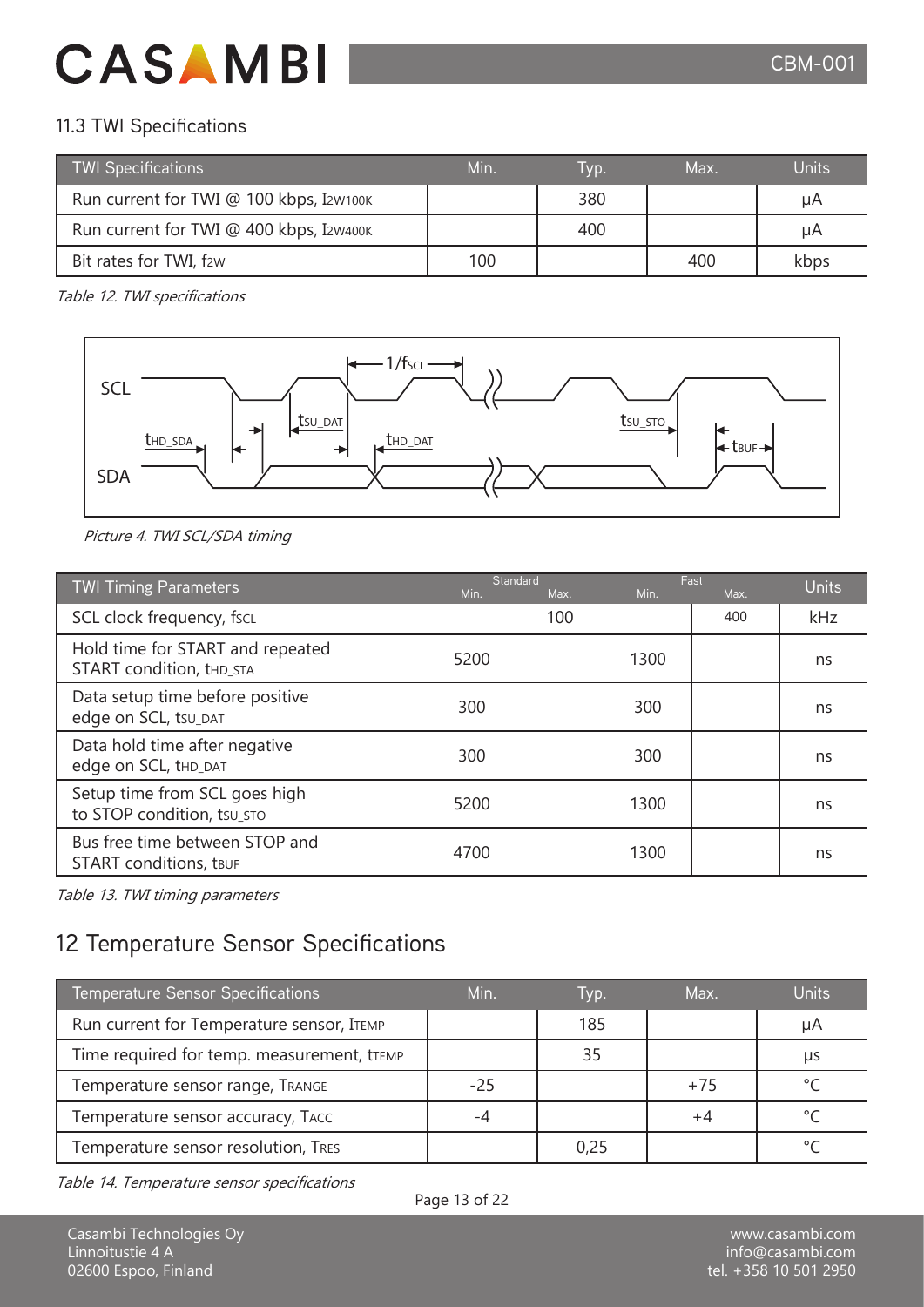## 13 Analog-to-Digital Converter (ADC) Specifications

| <b>ADC Specifications</b>                                           | Min.   | Typ.           | Max.   | <b>Units</b> |
|---------------------------------------------------------------------|--------|----------------|--------|--------------|
| Differential non-linearity (10 bit mode), DNL10b                    |        | < 1            |        | <b>LSB</b>   |
| Integral non-linearity (10 bit mode), INL10b                        |        | $\overline{2}$ |        | <b>LSB</b>   |
| Offset error, Vos                                                   | $-2$   |                | $+2$   | %            |
| Gain error, eg                                                      | $-2$   |                | $+2$   | %            |
| Internal reference voltage, VREF_INT                                | $-1,5$ | 1,20V          | $+1,5$ | %            |
| Internal reference voltage drift, TCREF_INT                         | $-200$ |                | $+200$ | ppm/°C       |
| External reference voltage, VREF_EXT                                | 0,83   | 1,20           | 1,30   | V            |
| Time required to convert a single sample in<br>10 bit mode, tapc10b |        | 68             |        | μS           |
| Time required to convert a single sample in<br>9 bit mode, tapc9b   |        | 36             |        | μS           |
| Time required to convert a single sample in<br>8 bit mode, tapc9b   |        | 20             |        | μS           |
| Current drawn by ADC during conversion, IADC                        |        | 290            |        | μA           |

Table 15. ADC specifications

## 14 PWM Specifications

| <b>PWM Specifications</b>       | Min.       | Typ. | Max.     | <b>Units</b> |
|---------------------------------|------------|------|----------|--------------|
| PWM frequency, fewm             |            |      | 40       | kHz          |
| PWM high output voltage, VPWM_H | $Vcc-0,3$  |      | Vcc      | V            |
| PWM low output voltage, VPWM_L  | <b>GND</b> |      | 0,3      | V            |
| PWM sink/source current, IPWM   |            | 0,5  | $15^{1}$ | mA           |
| PWM resolution                  | 400        |      | 1600     | steps        |
| PWM resolution @ fpwm 10 kHz    |            |      | 1600     | steps        |
| PWM resolution @ fewm 20 kHz    |            |      | 800      | steps        |
| PWM resolution @ fpwm 40 kHz    |            |      | 400      | steps        |

Table 16. PWM specifications

<sup>1)</sup> Total source/sink current of all GPIO pins combined is 15 mA. If required source/sink current in any GPIO pin is more than 0,5 mA, corresponding GPIO pin must be configured as high-drive.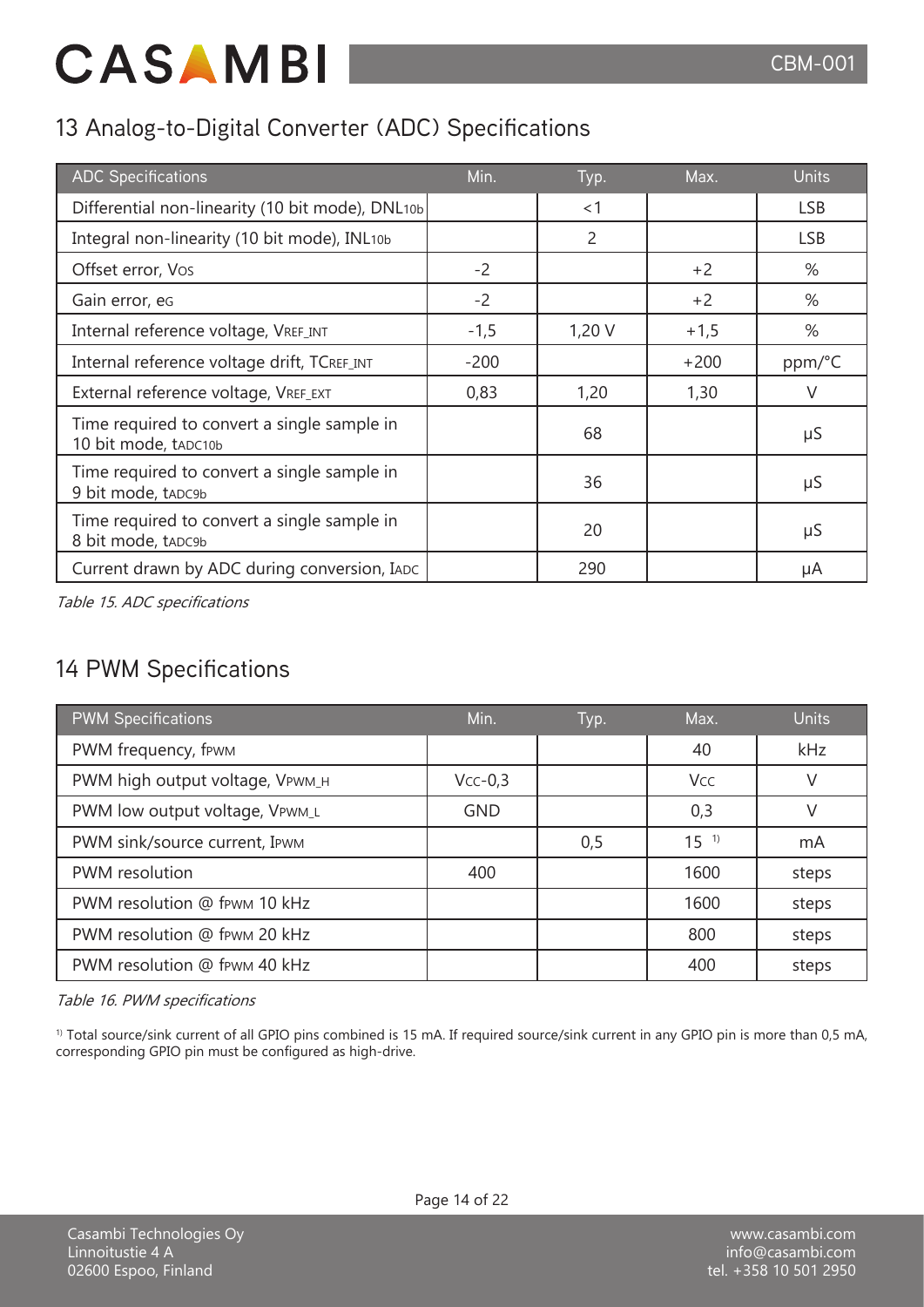## 15 Zero Detect Characteristics

| <b>Zero Detect Characteristics</b> | Min.       | Typ. | Max. | <b>Units</b> |
|------------------------------------|------------|------|------|--------------|
| Zero Detect high voltage, VzD_H    | $Vcc-0.3$  |      | Vcc  |              |
| Zero Detect low voltage, VzD_L     | <b>GND</b> |      | 0,3  |              |
| Zero Detect frequency, fMAINS      |            | 50   |      | Hz           |
| Zero Detect High time, tzp_H       |            |      | 20   | ms           |
| Zero Detect Low time, tzp_L        |            |      |      | ms           |

Table 17. Zero Detect characteristics



Picture 5. Zero Detect timing

## 16 Application Information

### 16.1 Power-On Reset (POR)

Sometimes different external factors may cause unwanted resets to the system. To avoid this, an external Power-on reset (POR) circuitry should be added. At simplest, the POR can be achieved by adding a single 220kΩ resistor between SWDIO/nRST pin and ground.

In addition, it is a good practise to add placeholders for a secondary POR circuit components. This circuit acts as a back-up POR circuit if the single resistor is not adequate. The secondary POR circuit consist of a pull-up resistor (10kΩ) from SWDIO/nRST to VCC and a bypass capacitor (1 µF) from SWDIO/nRST to GND.



Picture 6. Power-on reset circuitry



Casambi Technologies Oy Linnoitustie 4 A 02600 Espoo, Finland

www.casambi.com info@casambi.com tel. +358 10 501 2950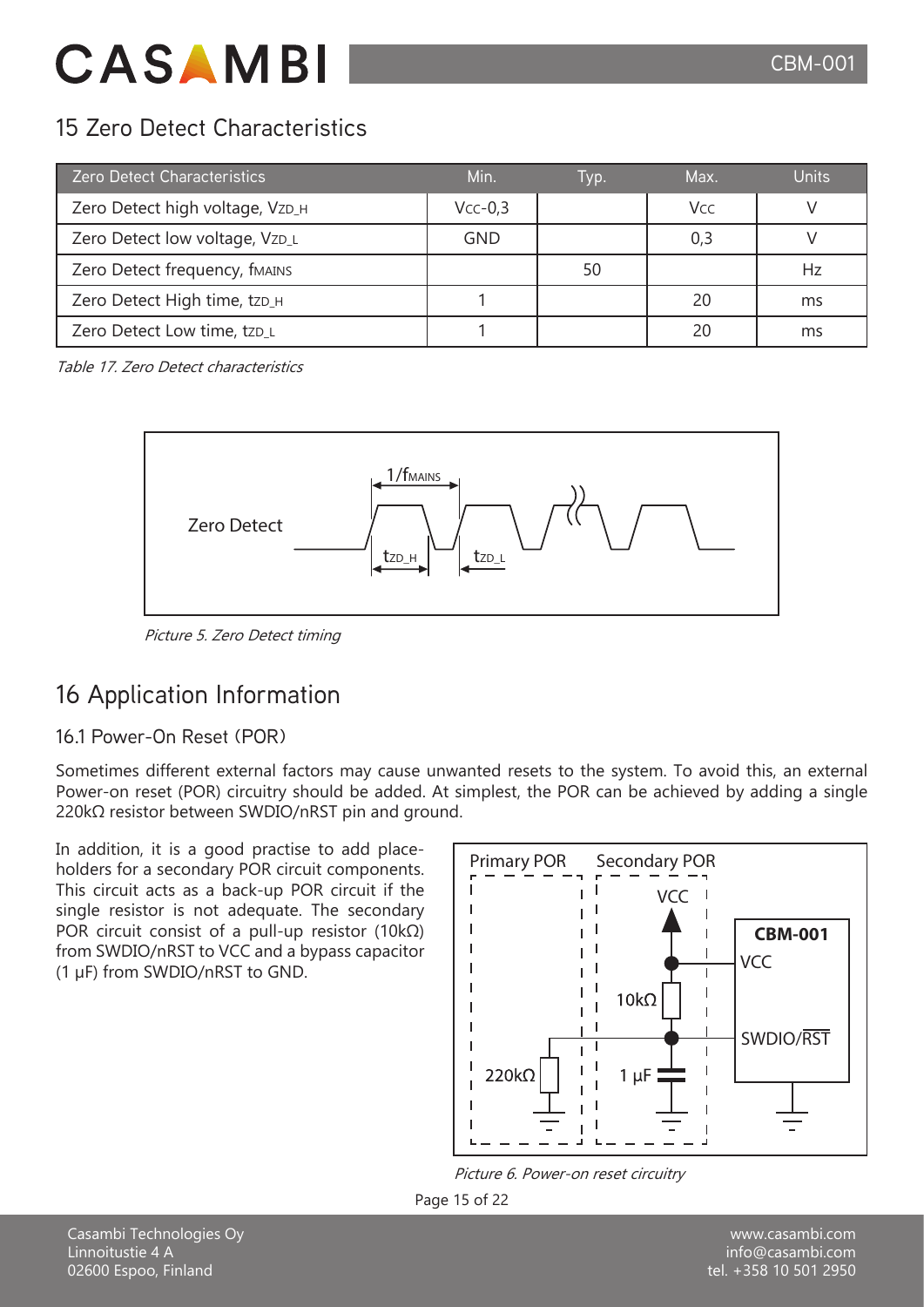### 16.2 Smart Switching

Casambi has developed a solution for controlling lighting with only a traditional on/off wall switch. By default the wall switch can be used to dim the lights, but different settings can be selected from Casambi App, such as selecting a pre-set mode. With Smart Switching feature multiple lights can be controlled from a single switch. Smart Switching feature is used by flicking the wall switch quickly off and on.

Smart Switching is a function which requires an external electrolytic bypass capacitor and a power-on detection circuitry in order to work. The external electrolytic capacitor is needed to supply the necessary operating voltage for the module during power-off stage. It can be either an external capacitor just for the CBM-001, or it can be a part of a larger power supply on the host board. If the capacitor is dedicated just for the CBM-001, the minimum required capacitance is 1200 µF. It is advisable to connect the capacitor before any voltage regulation for larger voltage drop.

Even if Smart Switching feature is not used, the correct use of CBM-001 still requires the power-on detection and the external capacitor. These are needed so that the module can inform Casambi network when its power is cut off. The external capacitor will provide power to the module a short time after the power has been switched off. A suitable time for Smart Switching is 1,5 seconds and without Smart Switching 0,5 seconds. The external capacitor will have to be sized according to these requirements.

It is a good practice to use a capacitor with temperature range up to 105°C.



Picture 7. Powering CBM-001 with an external capacitor for Smart Switching

#### 16.3 Power-On Detection

In order to operate correctly, the Casambi network will have to know if power has been switched off from some unit. For this reason the unit will have to know when its power has been switched off. This is done by power-on detection together with an external capacitor (see previous chapter).

Page 16 of 22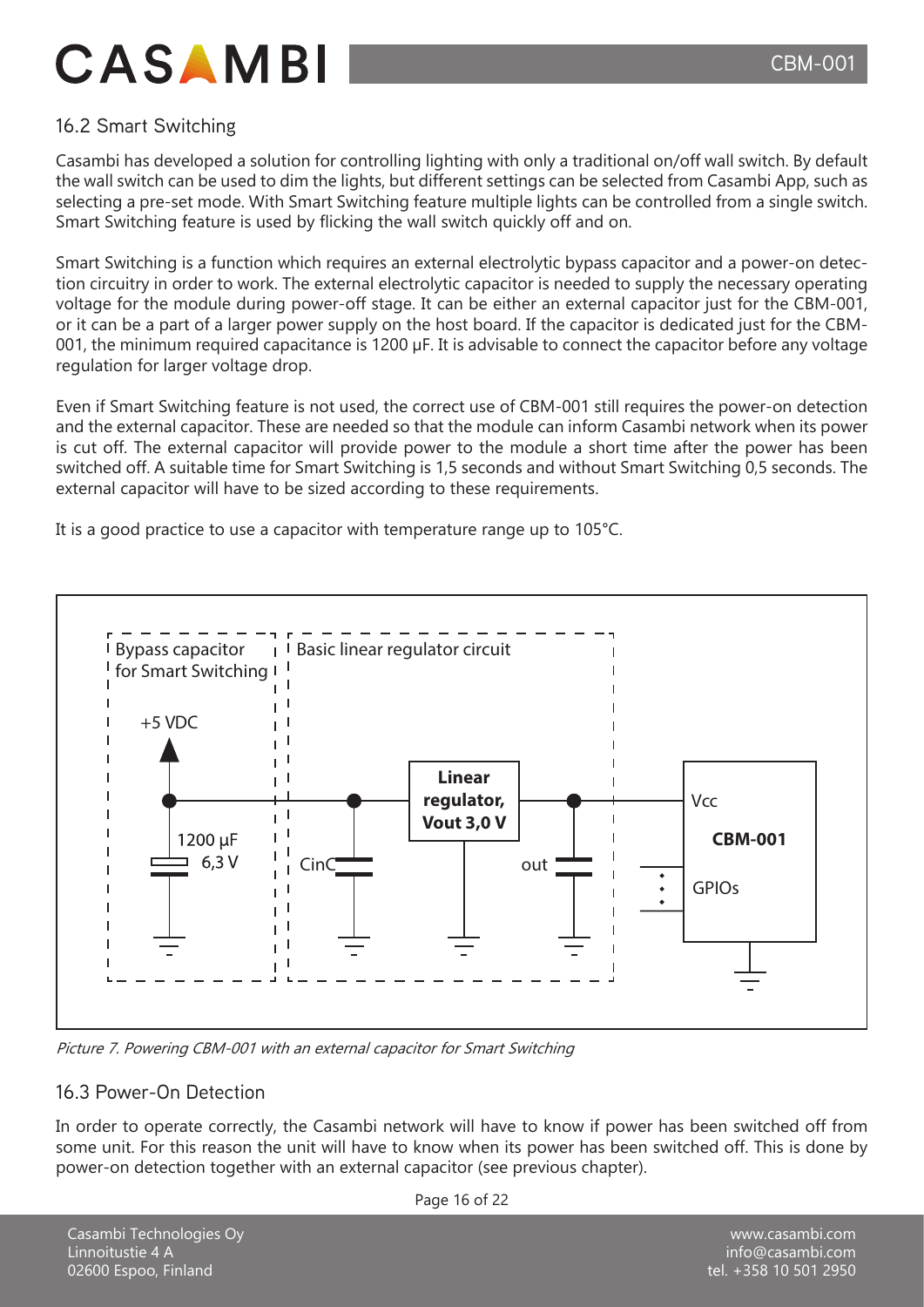In case of CBM-001 the power-on detection is a signal that is connected to any GPIO pin. The signal can be one of the following four types:

- constant high signal when power is present, low signal when power is absent
- constant low signal when power is present, high signal when power is absent
- pulsed 100 Hz square wave signal when power is present, constant low signal when power is absent
- pulsed 100 Hz square wave signal when power is present, constant high signal when power is absent

The power-on signal can be derived from either DC or AC mains voltage. If the host application is mains powered, so called Zero Detect circuitry shall be designed. The Zero Detect circuitry is connected to mains voltage and it detects when the voltage crosses the zero point. This information is needed to determine when the wall switch has been switched off and when it is switched back on. CBM-001 requires two Zero Detect pulses on each mains cycle, so the mains voltage will have to be full-wave rectified. Also the use of a schmitt trigger is strongly advised in order to get clean pulses.

Only a block diagram of the Zero Detect circuitry is provided on this datasheet. This is because the application and the surrounding electronics may vary greatly which makes it impossible to provide a solution that works on every application. The block diagram shows the basic concept of an isolated Zero Detect circuitry. The mains voltage is first full-wave rectified, then dropped to the suitable level for the optoisolation. After the isolation the signal is filtered with a schmitt trigger.

The designer of the host system will have to design a suitable Zero Detect circuitry. If the host system is isolated, the Zero Detect signal will have to be isolated as well. Extreme caution will have to be used when working with Zero Detect since potentially lethal mains voltages are involved.

The voltage level of the Zero Detect signal will have to be suitable for CBM-001, and it will have to have two pulses on each mains cycle. CBM-001 detect only the rising edge of the Zero Detect pulses, so the pulse width can be chosen freely as long as it goes low for at least 1 ms. Zero Detect signal can be connected to any free GPIO pin on CBM-001.

Use of the external capacitor and Zero Detect circuitry is strongly advised. In addition to Smart Wall Switch feature they enable faster response to the power-off condition. When the mains voltage is cut out from the device with CBM-001, the capacitor supplies enough power for the module to send status update to the network. This way the status of the module is immediately updated to offline on the Casambi application.

If the external capacitor and Zero Detect circuitry is omitted, the module will have to send status information to the network periodically which causes a delay to the status update on the application as well as unnecessary traffic on the network.



Picture 8. Block diagram of an isolated Zero Detect circuitry.



Casambi Technologies Oy Linnoitustie 4 A 02600 Espoo, Finland

www.casambi.com info@casambi.com tel. +358 10 501 2950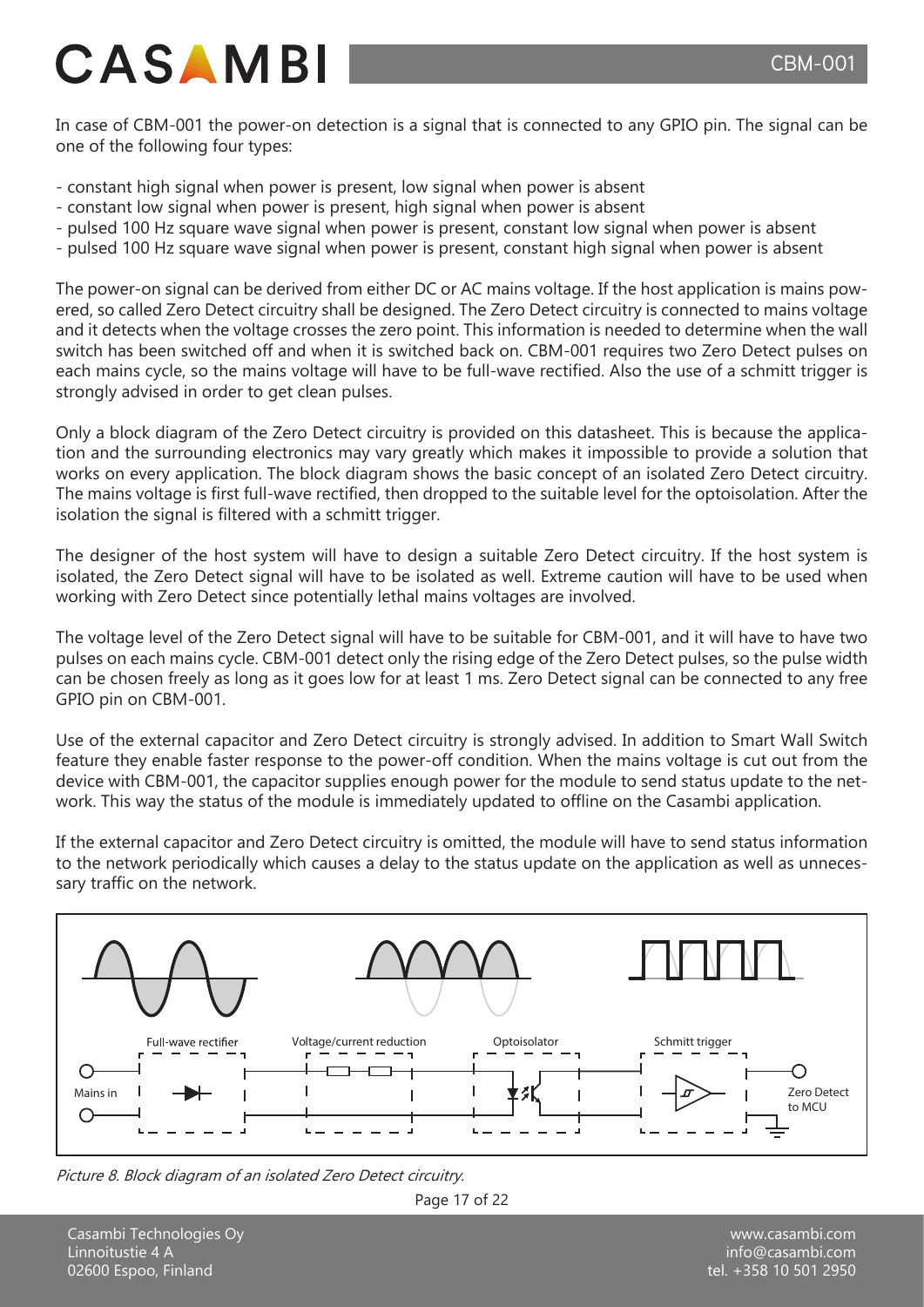#### 16.4 Mounting

CBM-001 has two sets of soldering pads, which allows it to be mounted both in horizontal and vertical position. In some application, such as LED drivers, there are large components which could affect the antenna performance greatly if the module is mounted at the bottom of the device horizontally on the main PCB. Also horizontally mounted module has much larger footprint compared to vertically mounted module.

For such cases the module can be mounted in vertical position, either by using a 1,27 mm pitch pin header, or by soldering the module directly into a routed slot on the main PCB.

When mounted in horizontal position there will have to be two keep-out areas; one for the antenna and one for the unused pads used for vertical assembly.

#### 16.4.1 Horizontal Mounting

When CBM-001 is mounted in a horizontal position it is soldered in by using the soldering pads on both long sides of the module. The soldering pads are designed so that the module can be both hand and reflow soldered.

When mounted in a horizontal position, there are two mandatory keep-out areas involved. One is for antenna and the other is for bottom side soldering pads at the narrow end of the module. These pads are used for vertical assembly.

The antenna keep-out applies to all layers of the mother board. There shall not be any components, traces, pads or copper areas in any layer within the keep-out area.

The keep-out area for the soldering pads applies only to the outer surface of the mother board.



Picture 9. Recommended land pattern for horizontal assembly and required keep-out areas

1) This keep-out area will have to be kept clear from any parts, traces and copper on all layers.

2) This keep-out area applies only to the layer closest to the module.

Page 18 of 22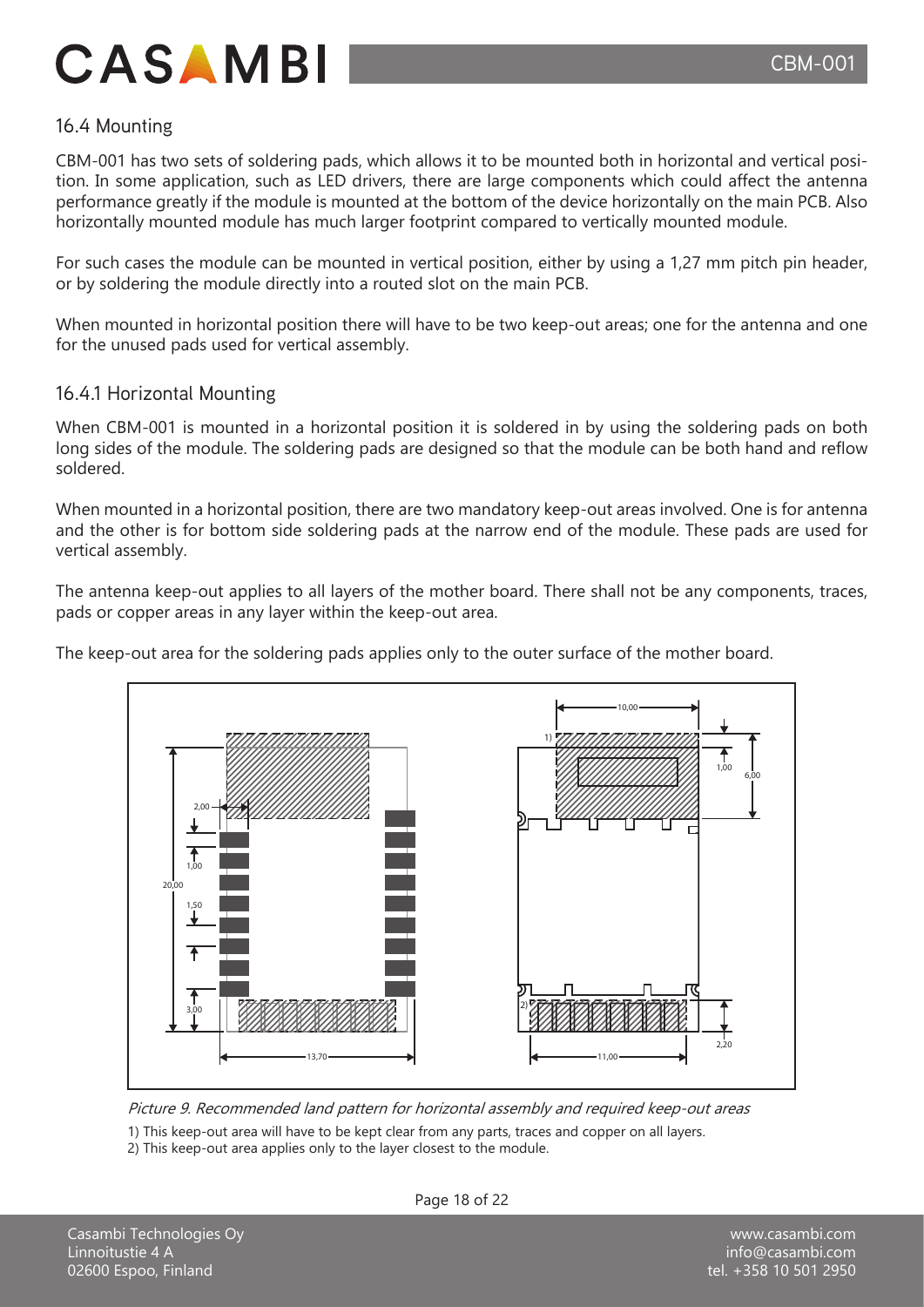

### 16.4.2 Vertical Mounting

CBM-001 can be mounted in vertical position by using the soldering pads on the narrow end of the module. There are two methods of soldering the module in vertical position. It can be either soldered between pin rows of a 2-row 1,27 mm pin header (2 x 8P) or it can be soldered in a 0,9 mm slot routed on the main board with soldering pads at the edge of the slot. The thickness of the module printed circuit board is 0,85 mm.



Picture 10. Two CBM-001s mounted vertically



Picture 11. Suggested land pattern for vertical mounting in a slot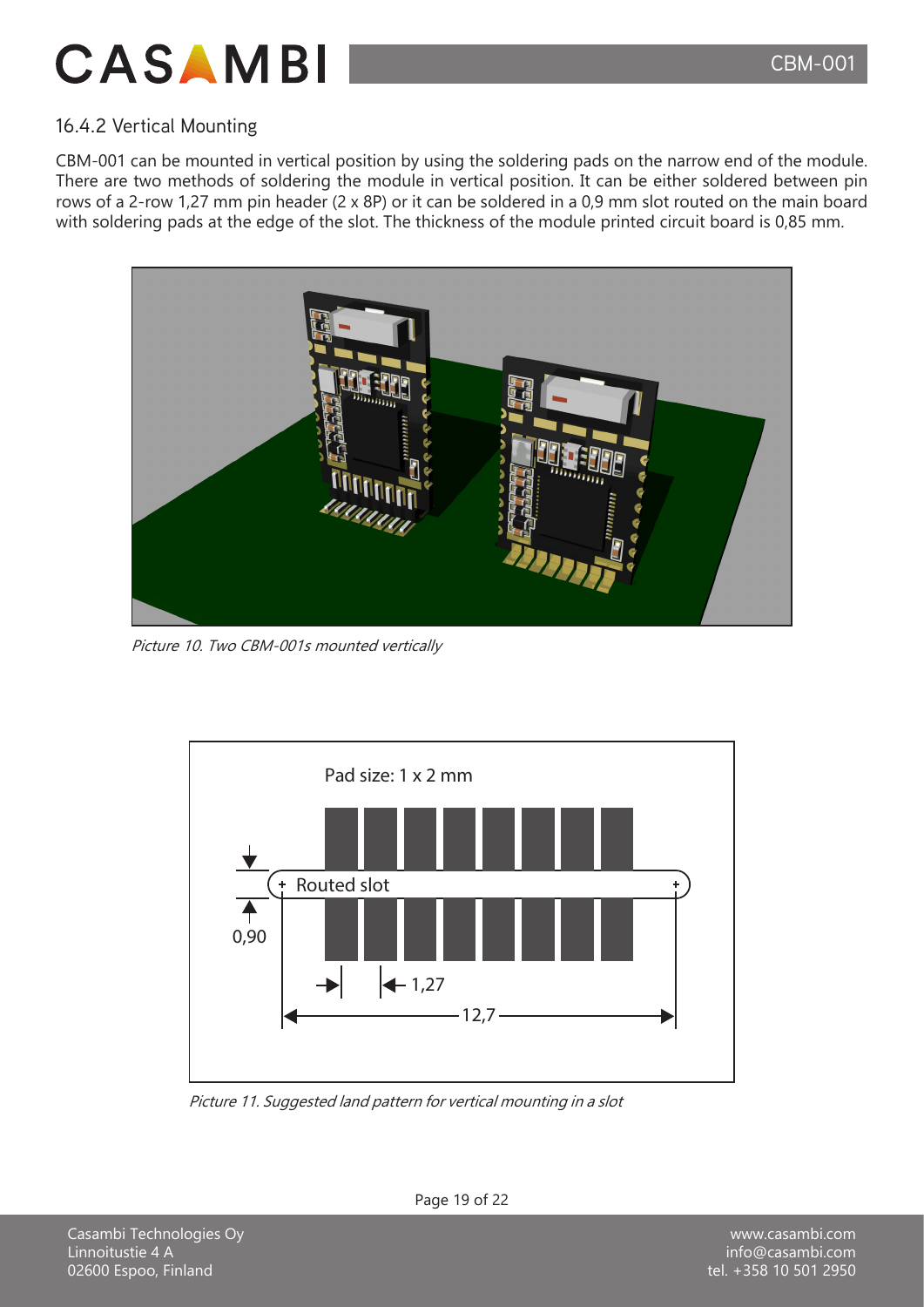

## 17 Soldering

### 17.1 Leaded Reflow Soldering



Picture 12. Recommended temperature profile for leaded reflow soldering

#### 17.2 Leadfree Reflow Soldering



Picture 13. Recommended temperature profile for leadfree reflow soldering

Maximum number of reflow cycles: 2

Opposite side reflow is prohibited due to the module's weight. (i.e. you must not place the module on the bottom / underside of your PCB and reflow).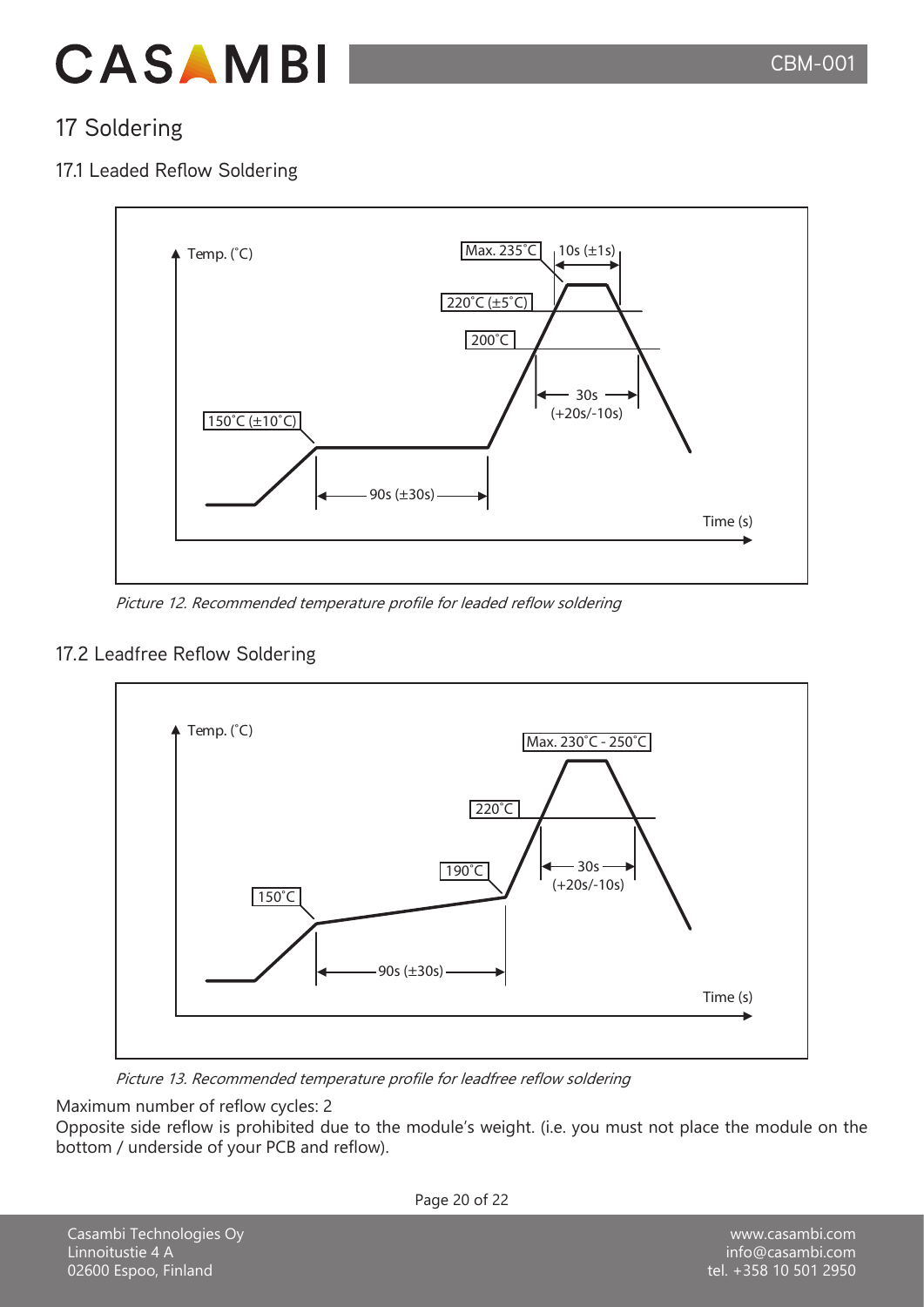

#### 17.3 Hand Soldering

Hand soldering is possible. When using a soldering iron, follow IPC recommendations (reference document IPC-7711).

#### 17.4 Rework

The module can be unsoldered from the host board. Use of a hot air rework tool should be programmable and the solder joint and module should not exceed the maximum peak reflow temperature of 250°C.

If temperature ramps exceed the reflow temperature profile, module and component damage may occur due to thermal shock. Avoid overheating. Never attempt a rework on the module itself, (e.g. replacing individual components).

#### 17.5 Cleaning

In general, cleaning the populated modules is strongly discouraged. Residuals under the module cannot be easily removed with any cleaning process. Use of "No Clean" soldering paste is strongly recommended, as it does not require cleaning after the soldering process.

|  | 18 Compliance Information |  |
|--|---------------------------|--|
|  |                           |  |

| Compliance Information |                              |                                     |
|------------------------|------------------------------|-------------------------------------|
| Radio                  | USA (not yet approved)       | FCC Part 15 Subpart B: 2008 Class B |
|                        |                              | FCC Part 15 Subpart B: 2008 Class B |
|                        | FCC ID:                      | <b>TBD</b>                          |
|                        | Europe                       | ETSI EN 300 328 v1.8.1              |
|                        | Canada (not yet appr.)       | IC RSS-210 low power comm. device   |
|                        | <b>Certification Number:</b> | <b>TBD</b>                          |
| <b>EMC</b>             | USA (not yet approved)       | FCC CFR47 Part 15 subclass B        |
|                        | Europe                       | ETSI EN 301 489-1 v1.9.2            |
|                        |                              | ETSI EN 301 489-17 v2.2.1           |
| Environmental          | <b>RoHS</b>                  | RoHS compilant                      |

Table 18. Compliance information